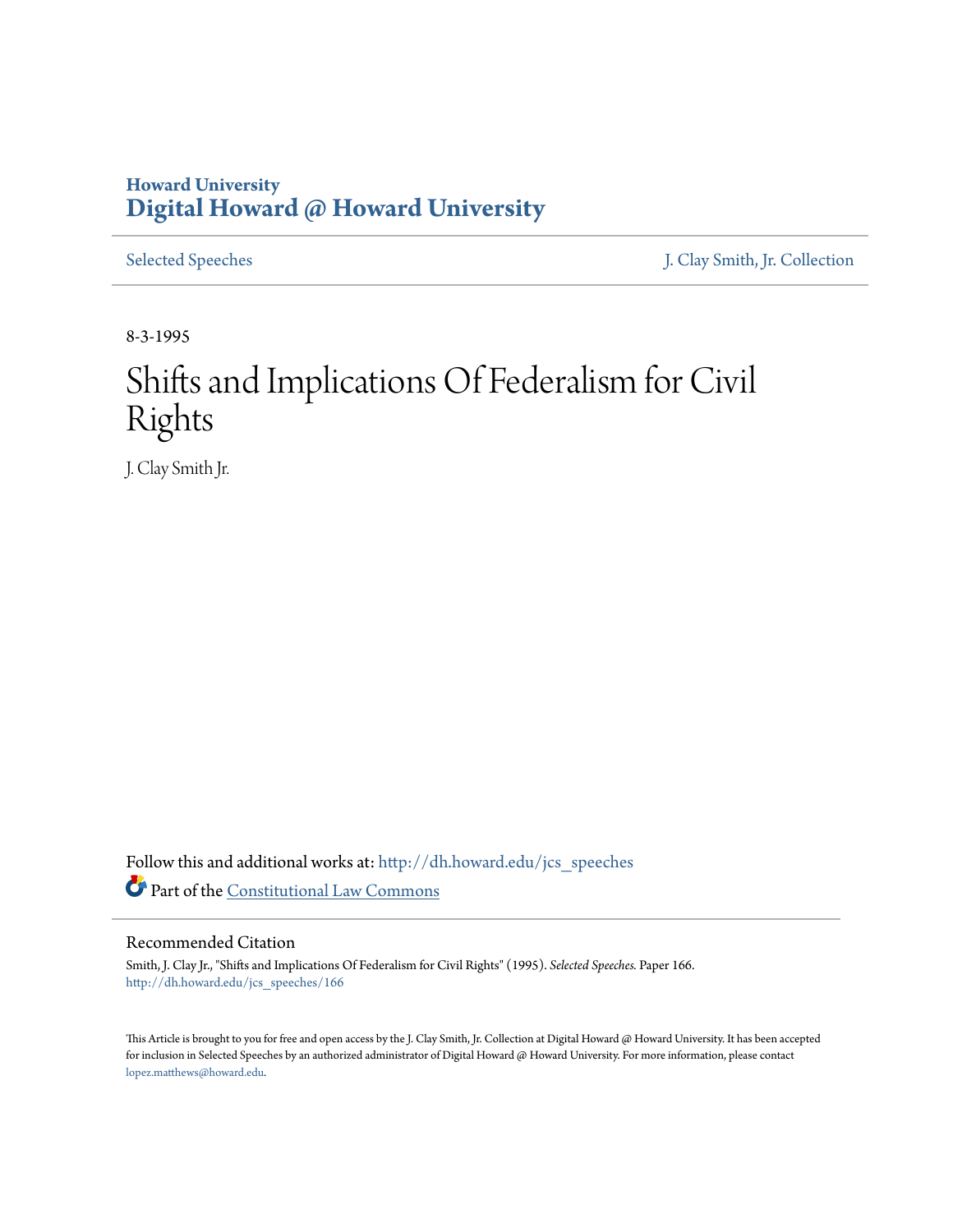## **SHIFTS AND ZMPLICATIONS OF FEDERALISM POR CIVIL RIGHTS**

By J. Clay Smith, Jr.<sup>1</sup>

In *United State v. Lopez*<sup>2</sup> the Court determined that a federal statute, the Gun-Free School Zone Act of 1990, which makes it a federal crime for any individual knowingly to possess firearms within a school zone, exceeded the powers of Congress under the Commerce Clause. While on its face this case may not appear to have relevance to civil rights, the present anti-government environment does not permit me to rest on an assumption that segments attempting to undermine civil rights laws will not at some point challenge the power of Congress to limit regulation in the area of civil rights.

Before addressing the issues raised in Lopez, I wish to muse about three important civil rights cases just to stretch our minds to the negative or positive potential of *Lopez.* 

Jim Crow Era: The Civil Rights Cases of 1883

. v !

In 1875, during the Reconstruction era, Congress passed a public accommodations law which broadly proscribed discrimination in "inns, public conveyances on land or water, theaters, and other places of public amusement." For the first time in American history

 $\sum_{i=1}^{n}$ 

 $\frac{1}{\sqrt{1}}$ 

 $\begin{bmatrix} \cdot & \cdot & \cdot \\ \cdot & \cdot & \cdot \\ \cdot & \cdot & \cdot \end{bmatrix}$ <sup>1</sup> Comments before The Law Professor Section's Seminar on "Substantive Review of Recent U.S. Supreme Court Decisions," during the National Bar Association's 70th Annual Meeting during held at the Hyatt Regency Hotel, Baltimore, Md., August 3, 1995. Professor Smith is a Professor at Howard University School of Law and is Visiting Professor of Law at Georgetown Law Center for the 1995- 1996 academic year.

 $2$  115 S.Ct. 1624 (1995).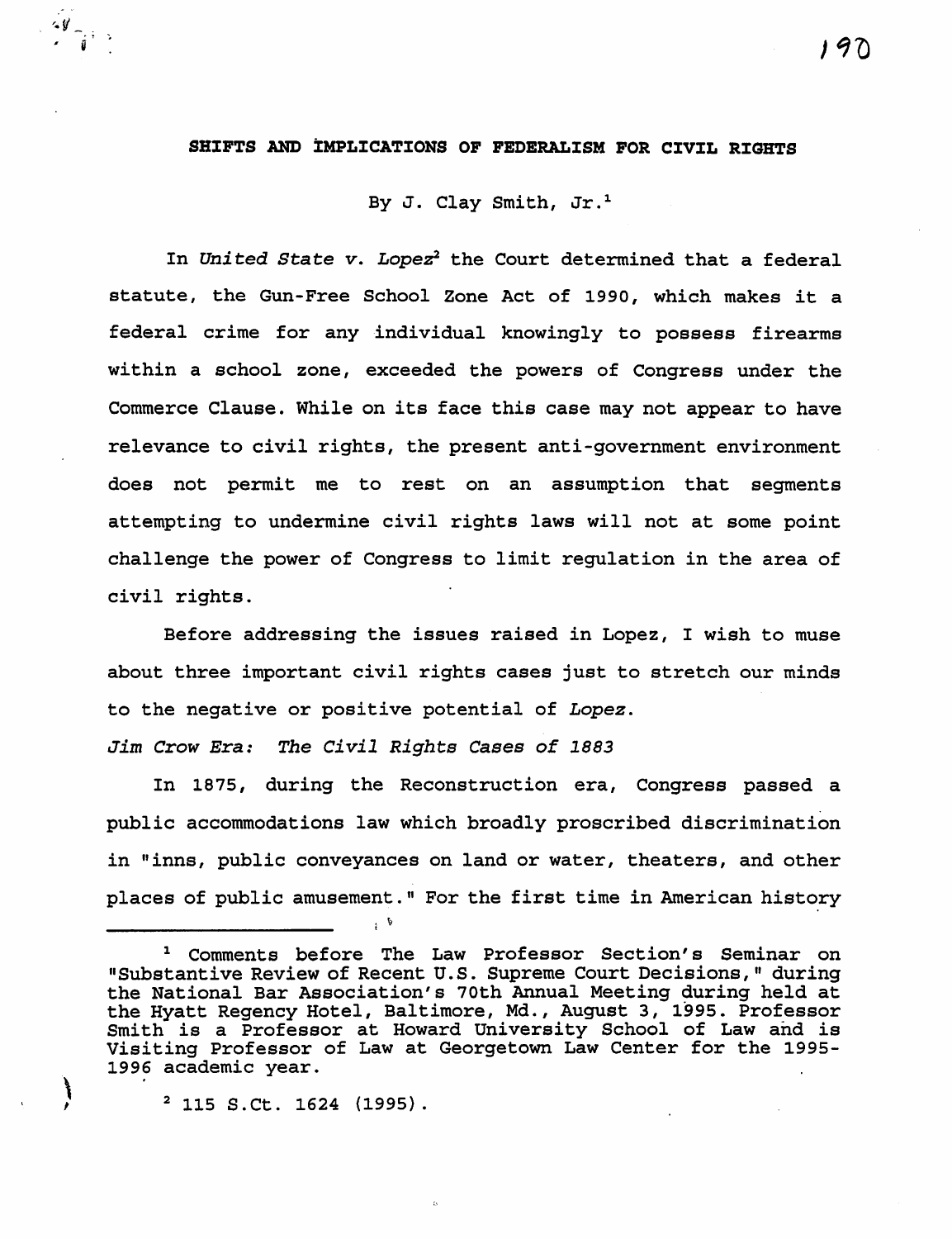Black Americans believed that Congress had helped to advance equality in the area of public accommodations. They were right. But in 1883, shortly after the federal troops were withdrawn from the South and the collapse of the Reconstruction era was ongoing, the u.S. Supreme Court, in deciding *The Civil Rights Cases,* determined that the Act of 1875 was unconstitutional because the it failed to limit the categories of affected businesses to those impinging upon interstate commerce. <sup>3</sup>

 $\ddot{\phantom{0}}$ 

While Black people in the South and North did not fully understand the jurisprudential basis of this decision, they understood that white businesses could, on the basis of race, exclude them from their inns, segregate them in their public conveyances on land and water; exclude them from or segregate them in their theaters and other places of amusement. Black Americans understood racial discrimination at will to be within the allowance of traditional governmental functions, popularly referred to as states' rights.

Black lawyers knew what had happened. 4 They knew that the U. S. Supreme Court had emboldened the principle of states' rights in the law against the equality of Black people in the country. Black lawyers and their allies knew full well that while government could not make Black people equal in the eyes of white people, its

:  $\ddot{\triangledown}$ 

<sup>&</sup>lt;sup>3</sup> The Civil Rights Cases, 109 U.S. 3 (1883).

<sup>&</sup>lt;sup>4</sup> J. CLAY SMITH, JR., EMANCIPATION: THE MAKING OF THE BLACK LAWYER, 1844-1944, at 221-222 (University of Pennsylvania Press, Philadelphia: 1993), where "[Richard] Greener [a Black graduate of the University of South Carolina's law school] called the court's decision 'the most startling decision. . . since [Dred Scott] .'" *Id.* at 222.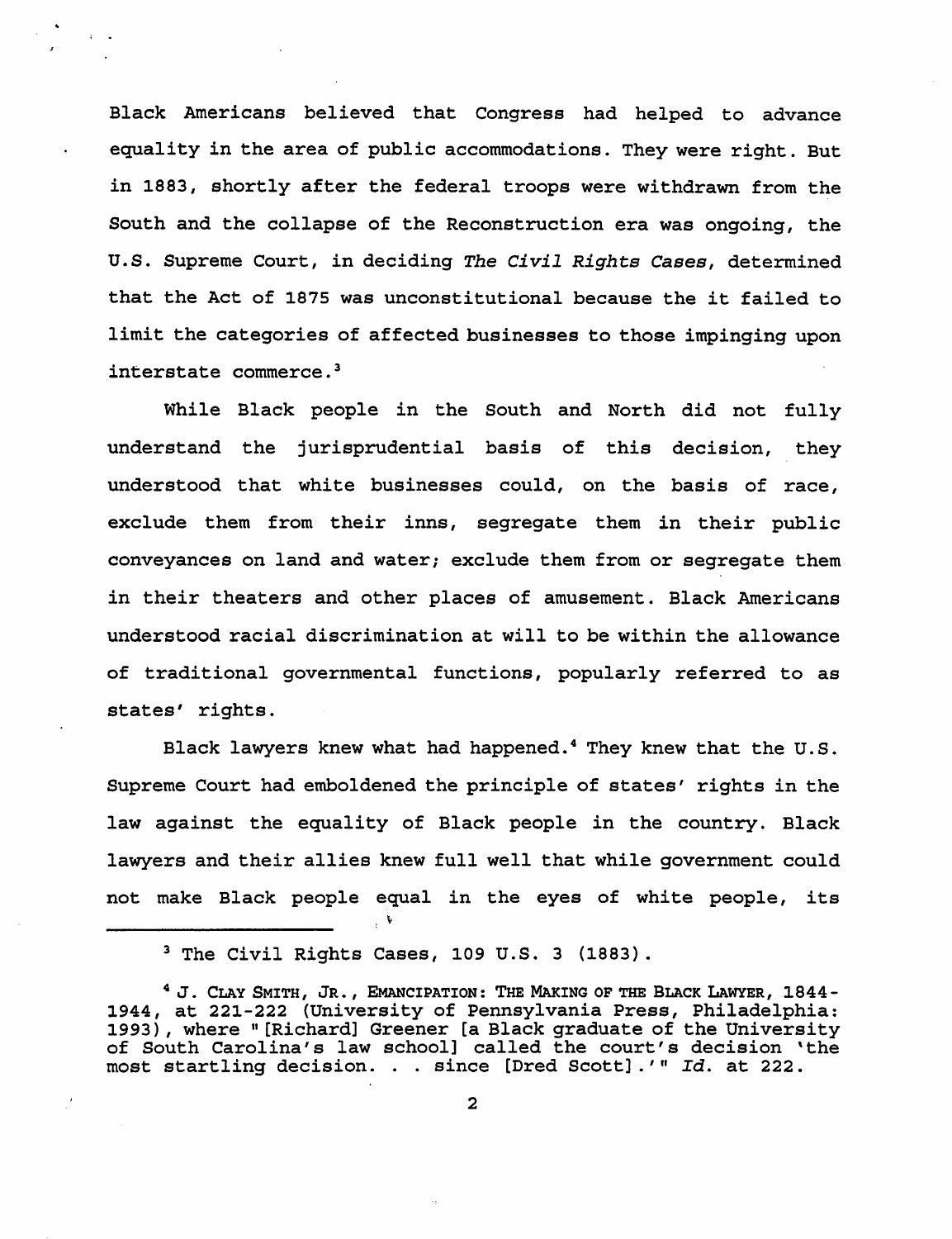actions and inactions could re-enslave them. Today, the notion of states' rights fall under a category that some scholars refer to as federal-based limits.

Federal-based limits is analogous to a separation of powers principle. Of course, we are well aware of the separation of powers principle applicable to the national government that checks the powers of the coordinate branches of government. The purpose of the doctrine *is* to limit the power of any branch of government so that no single branch is superior to the other, and to protect against tyranny. Over the years, political operatives, political pundits, law and political science scholars, lawyers, and court watchers have argued about and written volumes of books about horizontal separation of powers, and their concerns about and definition of tyranny. And so it is also with federal-based limits, which encompasses the vertical powers reserved to the states under the Tenth Amendment, the enumerated powers vested in Congress under the Commerce Clause and incidental powers of the national government expressed or implied in other provisions of the Constitution.

After the u.s. Supreme Court struck down the Civil Rights Act of 1875, unless state laws were passed to protect Black people from racial discrimination by private concerns, it has been said that  $\cdot$   $\cdot$ the Congress by its silence to pass such laws, condoned affirmative acts of discrimination.<sup>5</sup>

<sup>&</sup>lt;sup>5</sup> See Hall v. DeCuir, 95 U.S. 485, 498 (1877) (Clifford, J., concurring, discussed in J. Clay Smith, Jr., Justice and discussed in J. Clay Smith, *Jurisprudence* and *the Black Lawyer,* 69 NOTRE DAME L. REv. 1077, 1098-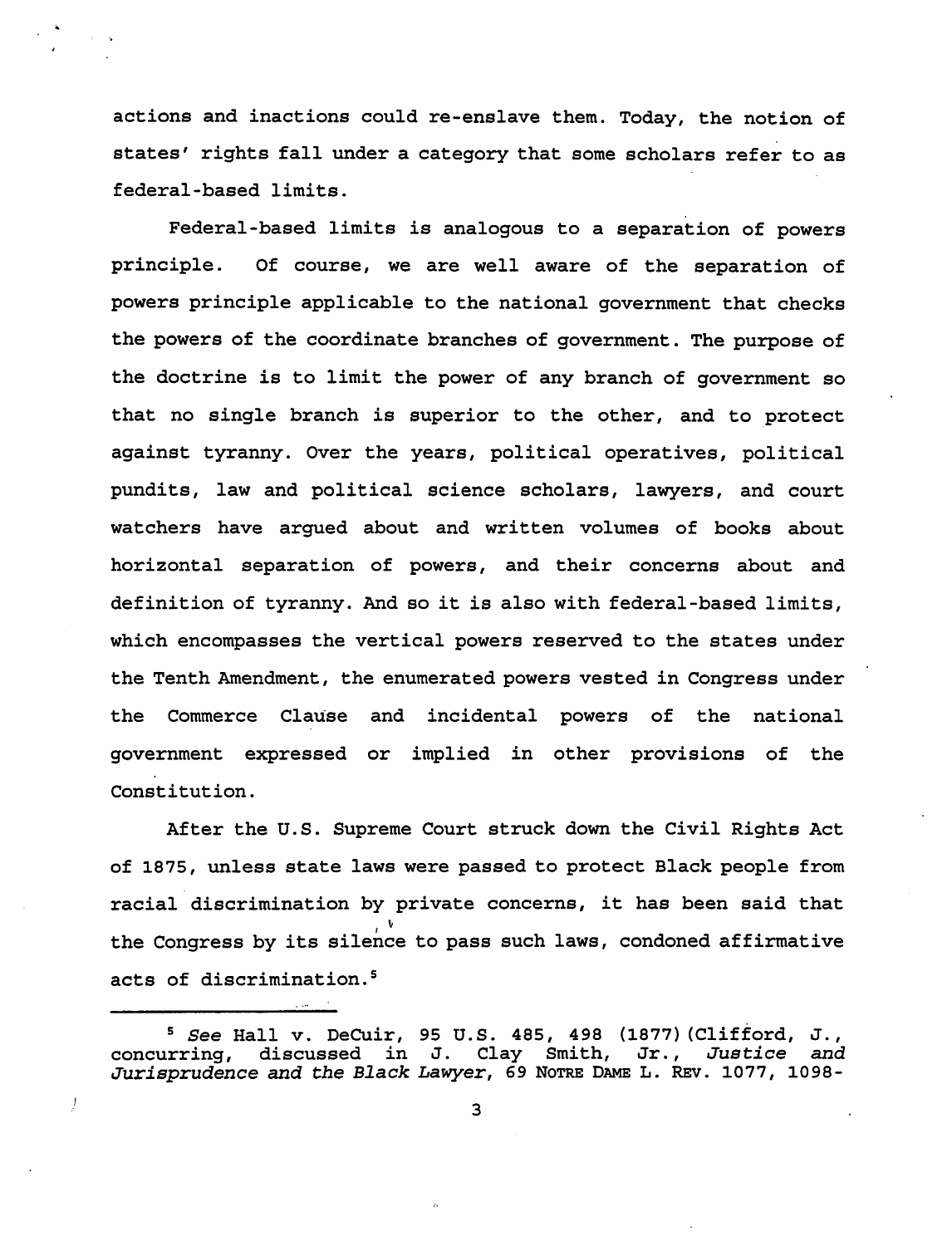*The Heart of Atlanta Motel* & *Katzenback Motel Decisions* 

Between 1883 and 1964, some local state governments did pass civil rights laws prohibiting various forms of discrimination, 6 but many of these laws were not comprehensive in coverage. Many of these laws were prohibitory *in* nature with no corrective provisions, and with no state agencies dedicated solely to the enforcement of these laws. The civil rights movement of the 1960s and the recognition by the business community and Congress that segregation in the South was an obstruction to American enterprise and morally wrong, passed Title II, Sec. 201 (a), of the civil Rights Act of 1964, which provides:

All persons shall be entitled to full and equal employment of the goods, services, facilities, privileges, advantages, and accommodations of any place of public accommodation, as defined in this section, without discrimination, segregation on the ground of race, color, religion, or national origin.

Section 201(b) of Title II establishes four classes of business establishments, each of which "serves the public" and "is a place of public accommodation" within the meaning of Sec. 201 (a) "if its operations affect commerce, or if discrimination or segregation by

 $\mathbf{I}$ 

<sup>99 (1994).</sup> 

<sup>6</sup> For example, in 1886, three years after the Court struck down the Civil Rights Act of 1875, a black lawyer named John W.E. Thomas, who was a member of the Illinois General Assembly, introduced, and the legislature adopted, a civil rights law with some of the provisions contained in the civil Rights Act of 1875. EMANCIPATION, supra note 4, at 372-73.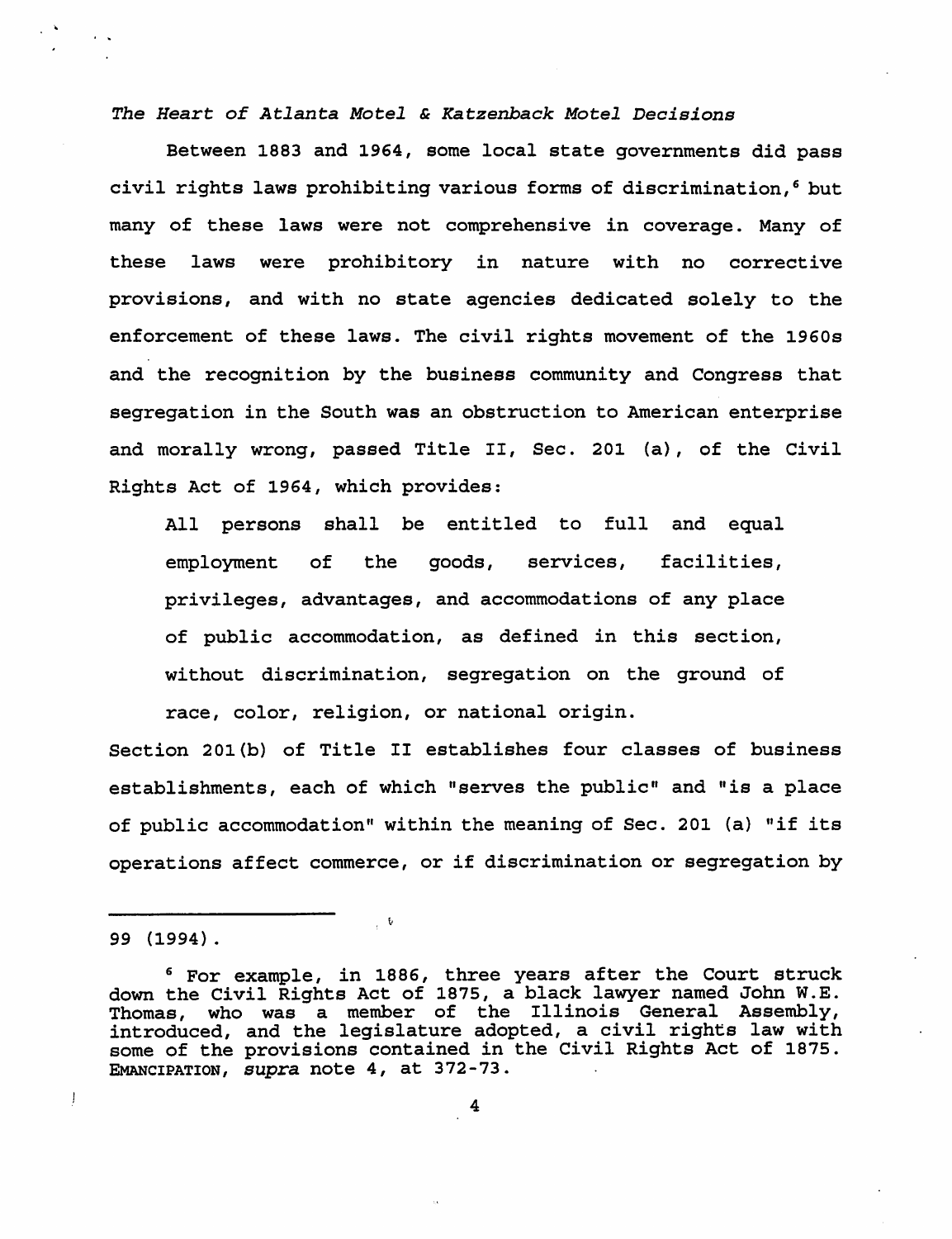it is supported by State action." Under the Act, Title II includes four categories termed as "establishments"; namely,

any inn, motel, or other establishment which provides lodging to transient guest, other than an establishment located within a building which contains not more than five rooms for rent or hire and which is actually occupied by the proprietor of such establishment as his residence ....

Finally, 201{c) defines the phrase "affect commerce" as applied to the above establishments declaring that "any inn, hotel, motel, or other establishment which provides lodging to transient guest "affects commerce per se."

In 1964, the U.S. Supreme Court upheld the constitutionality of Title II in two major cases: *Heart of Atlanta Motel v. U.S.,'*  and *Ka tzenbach v. McClung.* 8 The core underpinnings of the Court' s determination in these cases is that Congress has the power to legislate against moral and social wrongs, and that discrimination in accommodations on account of race, color, religion or national origin under Title II is well within the powers of Congress. The Court determined that even without specific findings by Congress, its proceedings were sufficient to demonstrate that racism was a moral and social wrong<sup>9</sup> coupled with its "the disruptive effect

- $\ddot{i}$
- , 379 U.S. 241 (1964).
- 8 379 U.S. 294 (1964).

'I

- *9 Heart of Atlanta Motel,* 379 U.S. 257.

5

. ..... .. . .,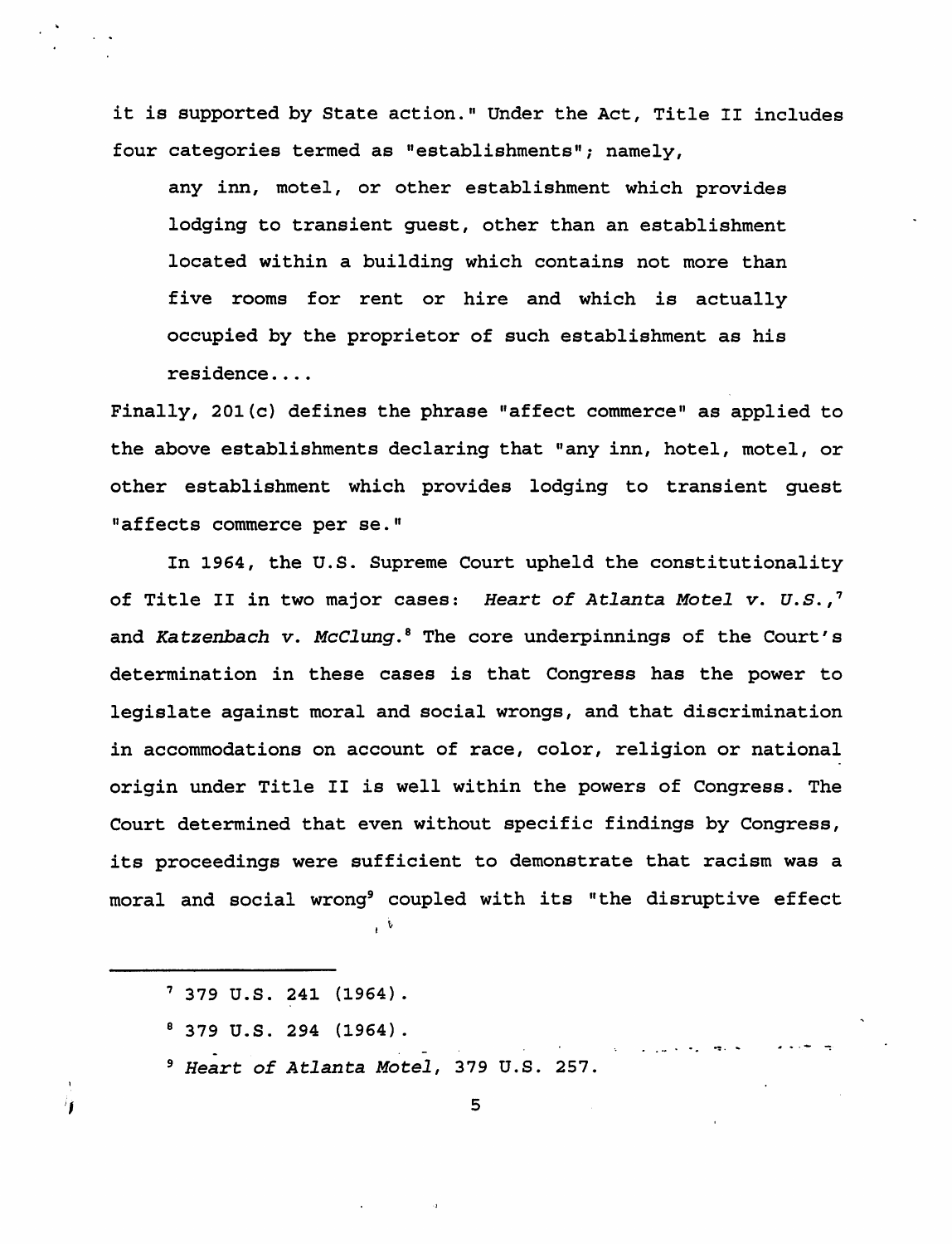that racial discrimination has had on commercial intercourse.<sup>"10</sup>

In *Katzenbach,* the Court upheld Title II on a challenge by Appellees claiming that the Act could not be sustained in the absence of findings by Congress. The Court determined that the absence of findings was of no consequence in the face of "an impressive array of testimony that discrimination in restaurants had a direct and highly restrictive effect upon interstate travel by Negroes."<sup>11</sup> The Court opined that the aggregate affect of discrimination had a direct impact on interstate commerce without the need for particular findings per enterprise.<sup>12</sup>

*Federal-based Implications oE Lopez* 

Back to *Lopez.* 

What was Congress attempting to achieve when it passed the Gun-Free School Zone Act of 1990? It was simply attempting to keep guns away from public schools and to demonstrate the extent to which intra-state fatalities of our young due to violence has a direct or indirect impact on commerce, indeed; the future of our nation.13 Was the purpose and intent of the legislation appropriately grounded in the powers of Congress? A majority of

.J

 $\mathcal{L}^{\mathcal{A}}$  ,  $\mathcal{L}^{\mathcal{A}}$  ,  $\mathcal{L}^{\mathcal{A}}$ 

 $10$  Id. The Court further opined that "the power of Congress to promote interstate commerce also includes the power to regulate the local incidents thereof, including local activities in both the States of origin and destination, which might have a substantial and harmful effect upon that commerce." Id. at 258.

<sup>11</sup>*Katzenbach,* 379 U. S. 300.

<sup>12</sup>*Id.* at 301, citing Polish Alliance v. Labor Board, 322 U.S. 643, 648 (1944).

*<sup>13</sup> Lopez,* 115 S.Ct. 1651 (Justice Stevens, dissenting), Id. (Justice Souter, dissenting), 1657 (Justice Breyer, dissenting) .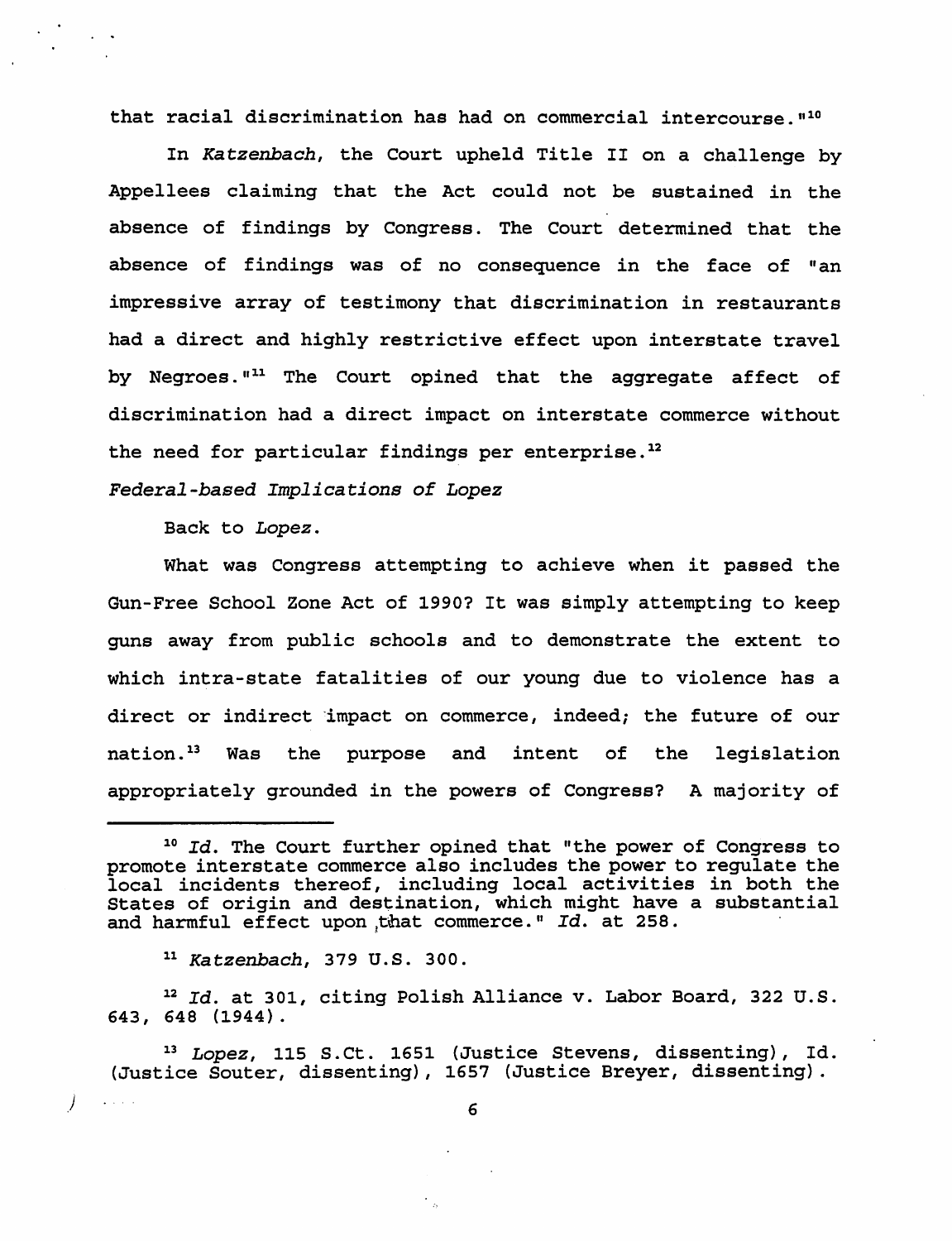the Court held that the operative provision (sec. 922(q))<sup>14</sup> could not be justified because firearms possession within a local school zone did not substantially affect interstate commerce. Hence, sec. 922 (q) of the Gun-Free School Act of 1990 was held to exceed authorized federal-based limits. Stated differently, the Act stepped on states' rights to regulate crime relevant to public schools.

As I see *it, Lopez is* part of an *ongoing* political and judicial debate on how much power the Congress has to regulate American life. A current sub-set of that *inquiry* is' the extent to which Congress will **exercise its legitimate power** to regulate *in*  the field of civil rights. Presently, affirmative action is at the core of this debate. 1s While affirmative action *is* not directly the subject of my talk, *it* is the match that is being used to ignite and spread the fire of intolerance to other civil rights fields.

My concern reaches back to *The Civil Rights Cases* of 1883 (and *Hall v. DeCuir* (1877») 16 where the U. S. Supreme Court held that civil rights laws prohibiting *discrimination* in public accommodation was unconstitutional.<sup>17</sup> Today, a legitimate question is whether current civil rights laws are within the sight of fire

)

15 Kevin Merida, *Doie Aims at Affirmative Action,* WASH. POST, July 28, 1995, at A10; Louis Harris, *Affirmative Action and the Voter,* N.Y. TIMES, July 31, 1995,. at A13; Benjamin Wittes, An Affirmative Action Parable, WASH. LEGAL TIMES, July 24, 1995, at 1.

<sup>16</sup>*See Justice and Jurisprudence, supra* note 5.

 $~v$ 

<sup>17</sup>*Civil Rights Cases,* 109 U.S. 3.

<sup>14</sup> *Id. (passim).*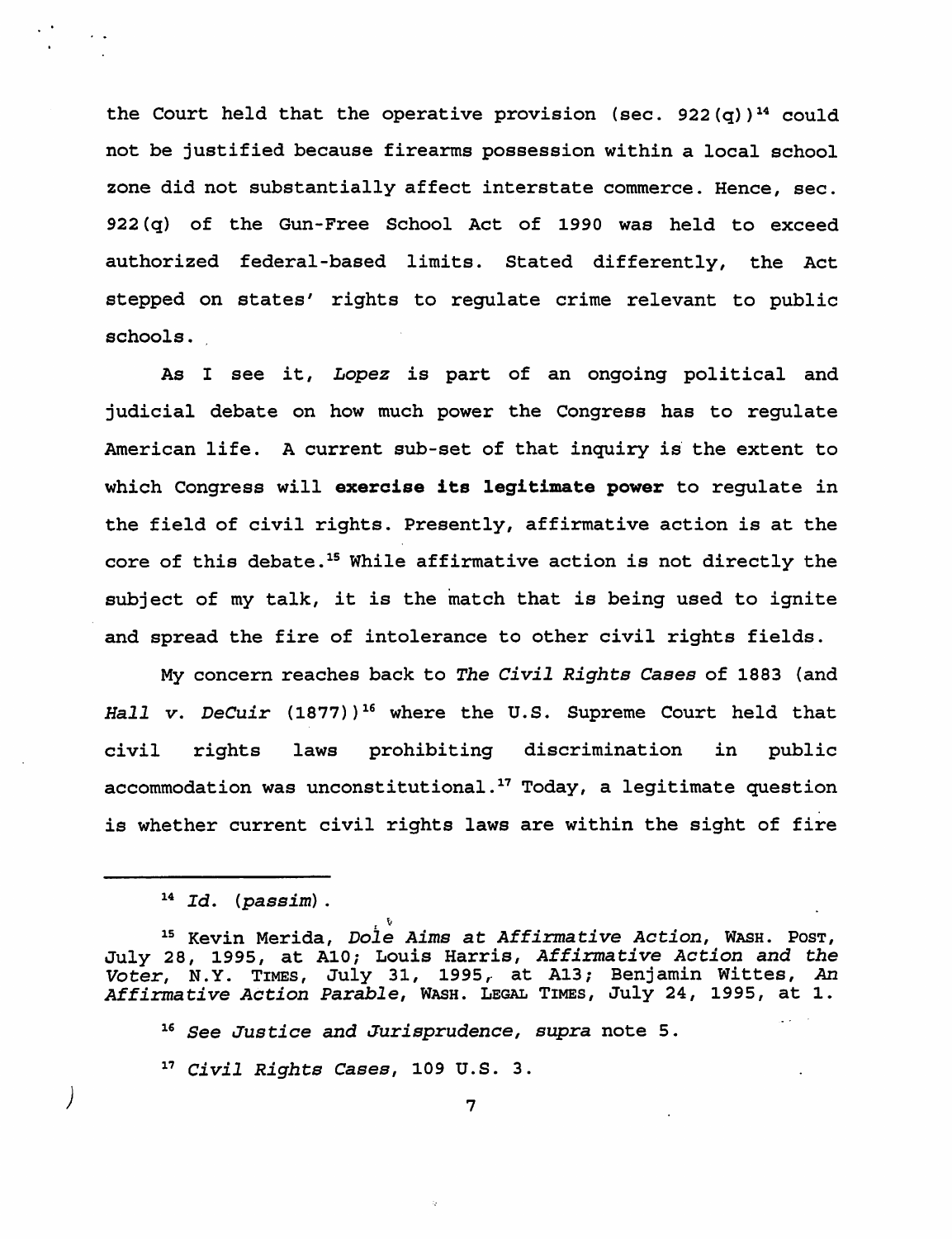of a Court tilting fast to the far right and once again trapping Black people between cases like *The Civil Rights Cases* and *DeCuir?18* 

*Federal-based Limits: The Next Century* 

In the next century, could the Court declare that the Civil Rights Act of 1964 prohibiting, *inter alia,* racial discrimination in employment, housing, public accommodations, places of public amusement is beyond the reach of federal power? Could federal-based limits be turned against Black people, and others presently protected under the protection of the Civil Rights Act of 1964?

The *Lopez* decision does not immediately answer any of these questions. Some might even say that a general reading of *Lopez*  makes my questions appear preposterous. If *Lopez* is a general concern about the limits of government, why do Justices O'Connor and Kennedy in their concurring opinions rightly assure us that two key civil rights decisions upholding the Civil Rights Act of 1964 are "authorities . . . within the fair ambit of the Court's practical conception of commercial regulation [that] are not called in question by our decision today.  $119$ 

I agree with Justices O'Connor and Kennedy. In fact, I am elated by the astute message that these two justices communicated to the civil rights community and to those whose aim is to , t dismantle federal power to regulate in civil rights areas covered by Titles II and VII of the Civil Rights Act of 1964, etc. What

)

<sup>18</sup>*Justice* and *Jurisprudence, supra* note 5, at 1099.

*<sup>19</sup> Lopez,* 115 S.Ct. 1637 (emphasis added) .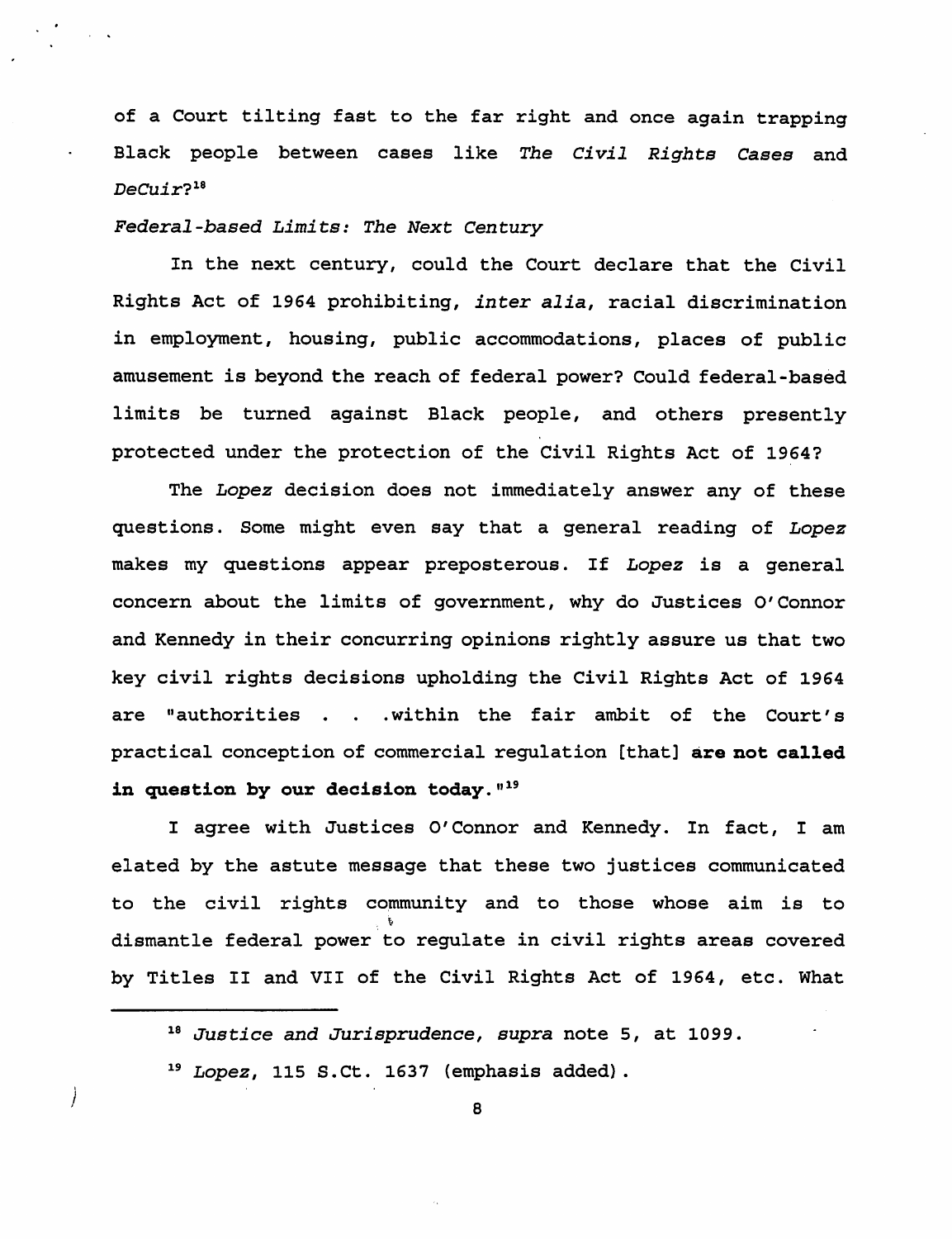concerns me is what civil rights cases or laws may be called into question, if any?

With the possible exceptions of Justice O'Connor and Kennedy (and the four justices in dissent),  $20$  I cannot bring myself to believe that the aim of C.J. Rehnquist is isolated to the facts of *Lopez,* though, hopefully, my belief may ultimately prove to be misplaced. I believe that *Lopez* may give rise to a jurisprudential thrust that could deconstruct the power of Congress to regulate "subject matter activity" in the field of civil rights, and I believe that both Justices O'Connor and Kennedy are not only aware of this possibility, but could be concerned about it.

I'd like to press my case further: Just note the list of cases that Justice Rehnquist cites in *Lopez* following this statement: "But even... modern-era precedents which have expanded congressional power under the Commerce Clause confirm that this power is subject to outer limits [and that] the Court has heeded that warning and undertaken to decide whether a rational basis existed for concluding that a regulated activity sufficiently affected interstate commerce.  $121$  Note also the supporting footnote to the prior quote which says, "[S] imply because Congress may conclude that a particular activity substantially affects interstate commerce does not necessarily make it so.<sup>122</sup> Incidentally, both

1:. J

<sup>22</sup>*Id.* at 1629, n.2, also citing Hodel v. Virginia Surface Mining & Reclamation Assn., Inc., 452 U.S. 264,311 (1981).

<sup>20</sup>*Supra* note 13.

<sup>&</sup>lt;sup>21</sup> Lopez, 115<sup>°</sup>S. Ct. 1628-29.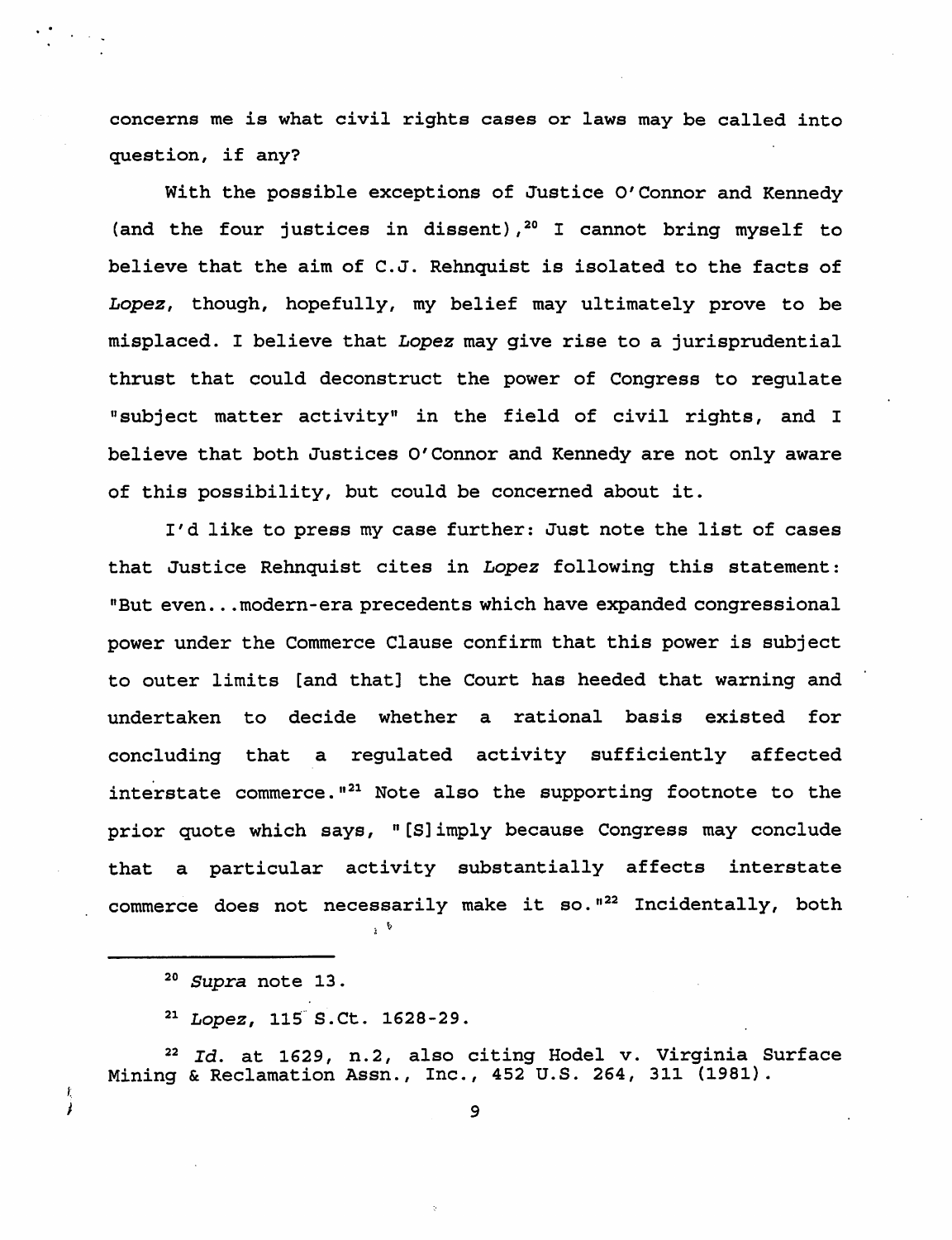*Heart of Atlanta Motel* and *Katzenbach* are listed among the four cases connected with the footnote.

What is the point? Does the quoted text (in *Lopez)* mean that the *per* se determination by Congress that any "inn, hotel, motel, or other establishment which provides lodging to transient guest affects commerce per se" as determined in *Heart of Atlanta Motel* is now under a cloud? I believe that Justices O'Connor and Kennedy have adequately answered this question in the negative, thereby sealing for now a solid majority to uphold *Heart* of *Atlanta Motel*  and *Katzenbach. <sup>23</sup>*

My instincts cause me to be more than casually concerned about C. J. Rehnquist' s preoccupation with Justice Black's concurring opinion in *Heart of Atlanta Motel,* cited in footnote 2 of the majority opinion, which states, "[W]hether particular operations affect interstate commerce sufficiently to come under the constitutional power of Congress to regulate them is ultimately a judicial rather than a legislative question, and can be settled finally *only* by this Court.<sup>"24</sup>

Query, after *Lopez,* absent findings or with them, how much of a record is enough of a record to sustain an action of Congress

*24 Lopez,* 115 S.Ct. 1629, n.2 (emphasis. added) .

*<sup>23</sup> Lopez,* 115 S.Ct. 1637. Further, the holding- of the Court in Katzenbach firmly suppqnts the continued validity of *Heart of Atlanta Motel.* There Justice Clark stated, "We think in so doing that Congress acted well within its powers to protect and foster commerce *in* extending the coverage of Title II only to those restaurants offering to serve interstate travelers or serving food, a substantial portion of which has moved in interstate commerce." *Katzenback,* 379 U.S. 304. .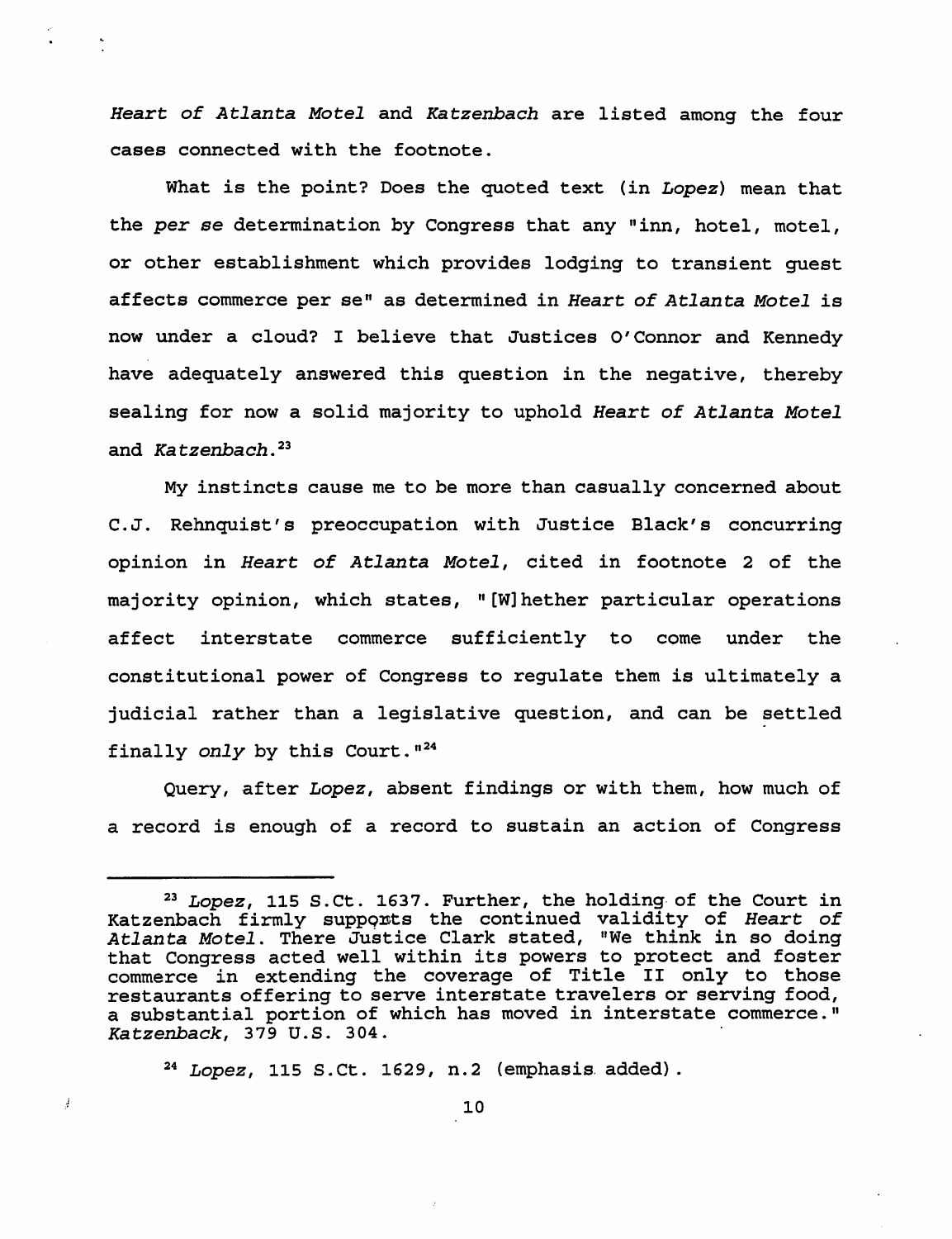under the Commerce Clause? It is my opinion that in *Lopez* C.J. Rehnquist, whether purposely or inadvertently, has placed within the sights for judicial deconstruction the broad reach of acts of Congress in the field of civil rights and other social legislation that aid exceptionally affected groups, such as Black people, and the general population.

In exploring the quantum of such an inquiry, is the Court acting under the guise of "judgement", or "will?"<sup>25</sup> Will we now see the development of standards or weights of congressional proceedings emerge under civil rights legislation similar to the federal rules of evidence and procedure? Will more actions of Congress now be challenged? Will the prudential components now be further relaxed<sup>26</sup> allowing greater access to the courts to bring actions against laws passed by Congress? Will the potential reach of *Lopez* create in practice the supremacy of the states over the national government?

Is there a positive side to Lopez? Will civil rights groups take advantage of the liberal standing allotment in Adarand v. Peña, $^{27}$  to challenge acts of Congress that either transfer too much authority to the states or private concerns, perhaps, arguing that excessive grants of power to the states or allowing agencies to transfer public power to private concerns is violative of federal-

<sup>&</sup>lt;sup>25</sup> See Stone, Seidman, Sunstein & Tushnet, Constitutional Law 19 (1991 edition).

*<sup>26</sup> See* Adarand v. Pena, 115 S. Ct. 2097, 2104 (1995). . **. --:,-**

 $27$   $Id.$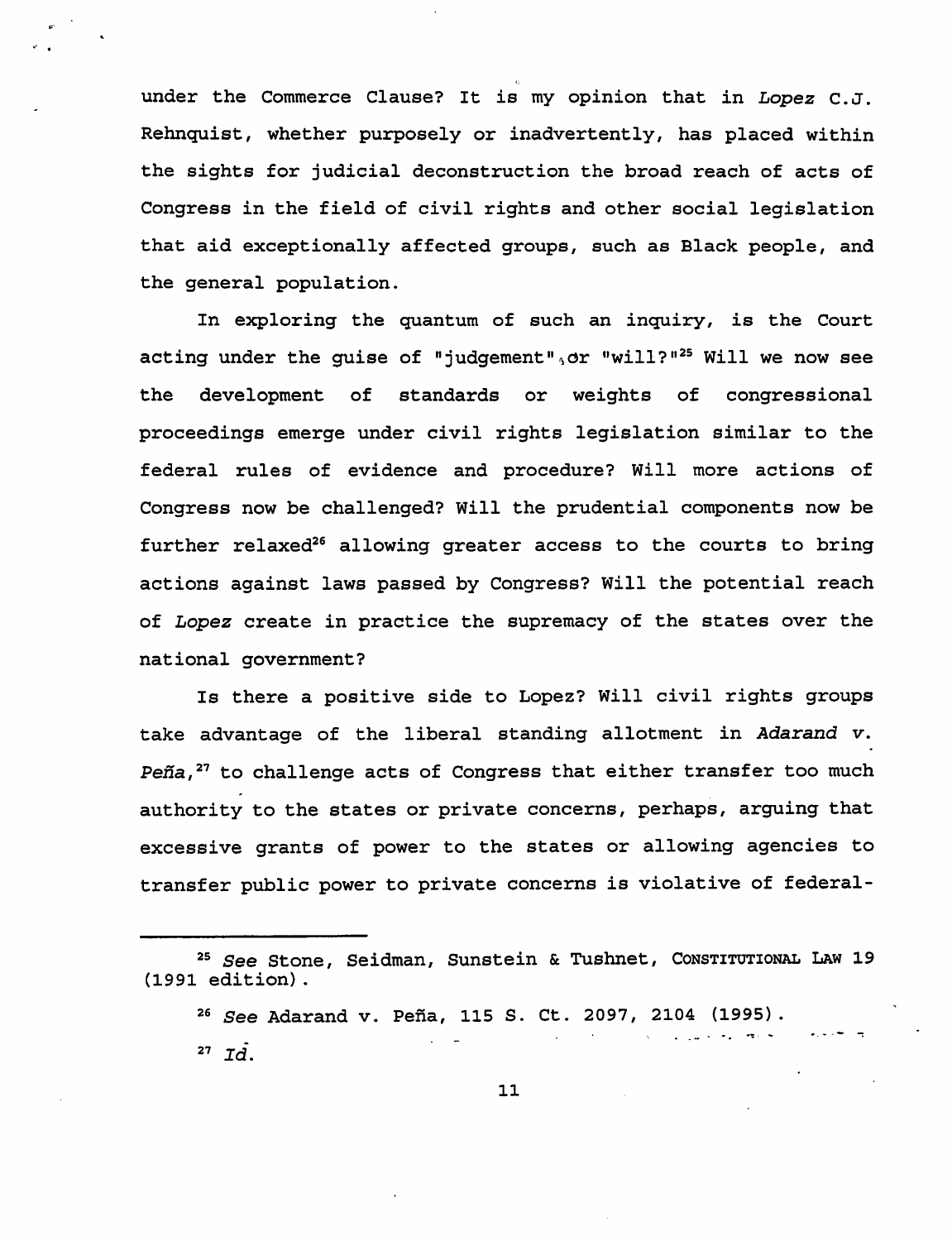based limits imposed by the Commerce Clause or violative of the nondelegation doctrine, respectively? I wonder how the federal judiciary will resolve these questions.

<sup>I</sup>also note that nowhere in Justice Thomas's concurring opinion does he mention any civil rights cases or make mention of the concurring statement of Justices 0' Connor and Kennedy that *Heart of Atlanta Motel* and *Katzenbach* decisions are "within the fair ambit of. . commercial regulation and are not called in question by  $[Lopez]$ <sup>-.</sup>...<sup>28</sup>

*Squeals* of *Terror* 

÷

A "squeal of terror went up in some quarters"<sup>29</sup> when Lopez was announced by the Court. Some quarters argue that based on the facts of Lopez, the "squeals" raise a false alarm. I remind you that attempts were made to divert the attention of the Black community from similarly "squeals of terror" when the Court began to whittle away at the civil rights laws passed during the Reconstruction era.<sup>30</sup> Were these squeals misplaced?

The civil rights community and people of good will, who believe in fairness, and abhor harm that could befall Black people *in* this country must not be mislead or misdirected about the reaches of Lopez under the control of what appears to be a decision

*<sup>28</sup> Lopez,* 115 S.Ct. 1637.

*<sup>29</sup> Federalism'S Future,* NAT'L L.J., July 31, 1995, at A20.

<sup>&</sup>lt;sup>30</sup> See JOHN HOPE FRANKLIN, FROM SLAVERY TO FREEDOM: A HISTORY OF NEGRO AMERIONS 297-343 (Alfred A. Knopf, N.Y.: 1970). *See generally* ERIC FONER, RECONSTRUCTION: AMERICA'S UNFINISHED REvOLUTION, 1863-1877 (Harper & Row, Publishers, N.Y.: 1988).